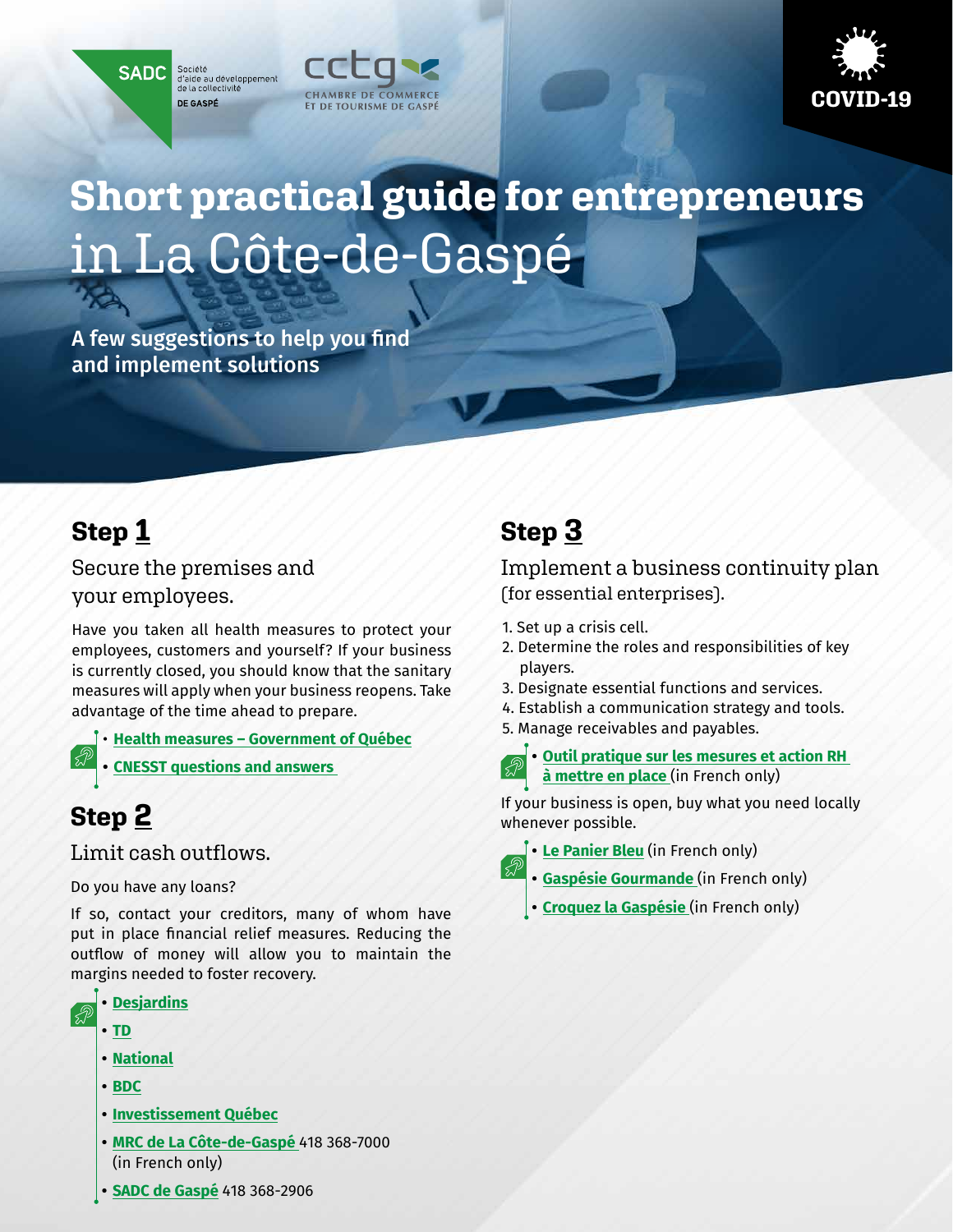

## **Step 4**

#### Prepare an action plan for the next three months.

- 1. Take stock of the situation.
- 2. Reflect on and set objectives.
- 3. Draw up an action plan and calculate your human and financial resource requirements.
- 4. Switch to action mode.
- 5. Adjust regularly.
- **• [Outil pratique « Gérer en période de crise »](https://mcusercontent.com/dcbac090ec3be12cb7a2c5cf7/files/e5f91bf1-46ec-4b2e-858a-426a3da29581/Ge_rer_en_pe_riode_de_crise_03_2020_1_REV_1_.pdf)** (in French only)

## **Step 5**

Calculate your losses and your financial needs to get through the crisis and contact the organisations to discuss funding options.

- 1. Establish one or more financial projection scenarios
- 2. Do the exercise internally or ask your accountant (SADC financial assistance for accounting fees)
- 3. Choose the best funding option for your needs. See all available programs in:



**• [Tableau de la MRC](https://32452dd4-456f-443e-9b3a-19fb12824c24.filesusr.com/ugd/ce8377_4313fad33e7941bca83efe337a8ac11e.pdf)** (in French only)

## **Step 6**

### Retain employees or not.

Quite a question! Given the labour shortage context that existed before the crisis, many will not want to lose their employees. To help with this, the federal government has put in place several subsidy programs for companies wishing to keep their employees.

**• [List of federal government COVID-19 response](https://www.canada.ca/en/department-finance/economic-response-plan.html)  [programs](https://www.canada.ca/en/department-finance/economic-response-plan.html)** 

If you keep your workers employed and there is a shortage of work, you should know that the Quebec government's training program offers the opportunity of up to an additional 25% subsidy on top of the 75% federal subsidy.

In addition, the Chamber of Commerce and the sectoral committees work on behalf of a variety of groups. You can go through these organisations if you have specific training needs.



**• [Programme action concertée pour le maintien](https://www.quebec.ca/entreprises-et-travailleurs-autonomes/programme-actions-concertees-pour-le-maintien-en-emploi-pacme-covid-19/)  [à l'emploi \(PACME\)](https://www.quebec.ca/entreprises-et-travailleurs-autonomes/programme-actions-concertees-pour-le-maintien-en-emploi-pacme-covid-19/)** (in French only)

**• [Répertoire des formations reconnues par](https://www.cpmt.gouv.qc.ca/bonnes-pratiques/formations-en-ligne.asp?fbclid=IwAR3LNZO-ZhbIyxrsjd3pSgX1IA3vmV9A71ZHNjP-sahhoK43Qs8lMQJSohY)   [la Commission des partenaires du marché](https://www.cpmt.gouv.qc.ca/bonnes-pratiques/formations-en-ligne.asp?fbclid=IwAR3LNZO-ZhbIyxrsjd3pSgX1IA3vmV9A71ZHNjP-sahhoK43Qs8lMQJSohY)   [du travail](https://www.cpmt.gouv.qc.ca/bonnes-pratiques/formations-en-ligne.asp?fbclid=IwAR3LNZO-ZhbIyxrsjd3pSgX1IA3vmV9A71ZHNjP-sahhoK43Qs8lMQJSohY)** (in French only)

On the other hand, if you have had or will have to lay off or reduce your employees' working hours, be a good steward and make sure everyone will be able to survive the crisis. The following table covers different scenarios.

**• [Tableau Info Covid-19](https://www.cciquebec.ca/imports/medias/la-chambre/tableau-covid-qc-11.pdf)** (in French only)